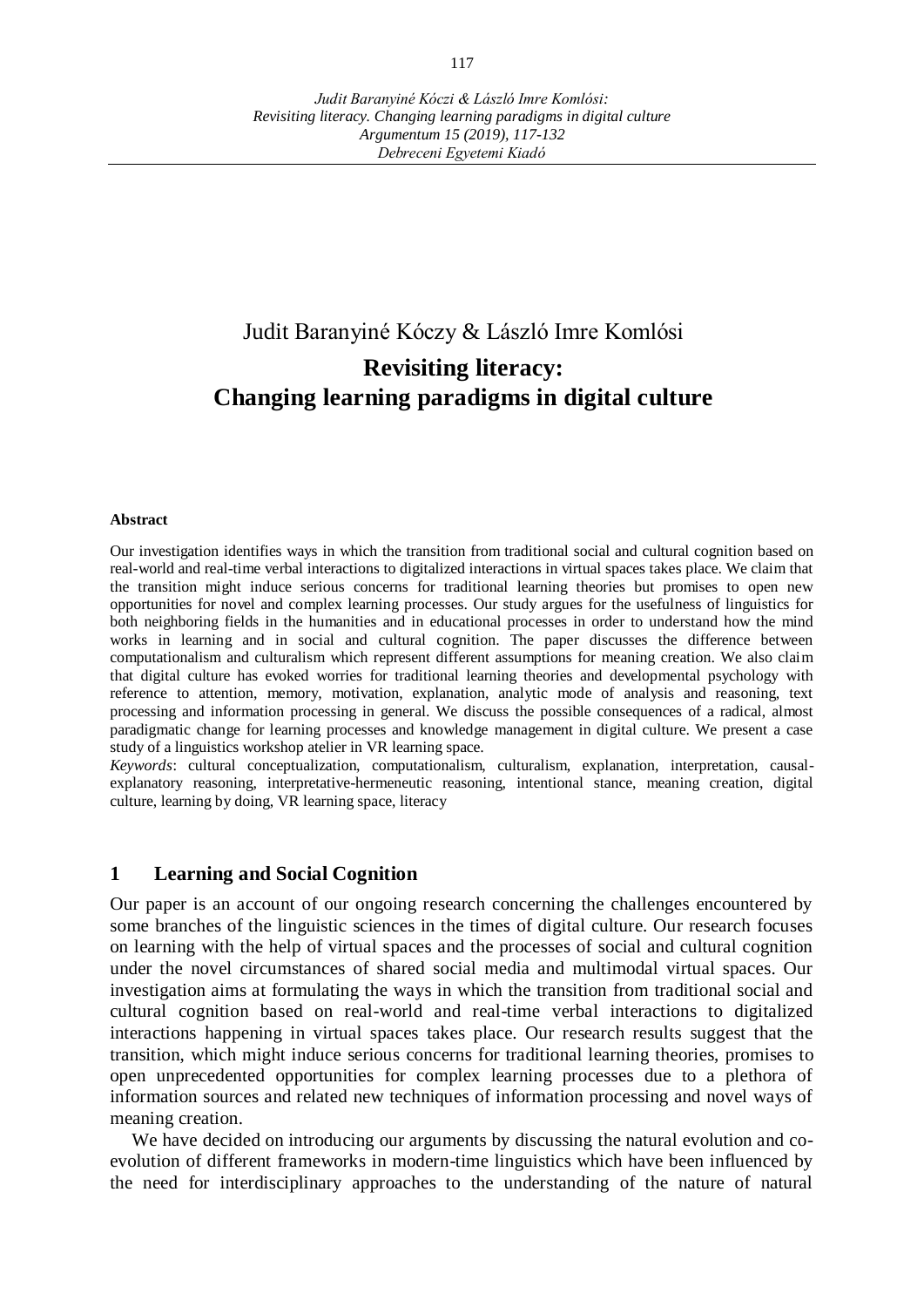language in intricate interplay with culture, cognition and education. For this reason, we start out by reflecting on the highly elaborate ideas by Jerome Seymour Bruner about culture, cognition, the working of the human mind and education as found in (Bruner 1990 and Bruner 1996.) Bruner made significant contributions to human [cognitive psychology](https://en.wikipedia.org/wiki/Cognitive_psychology) and cognitive learning theory in [educational psychology.](https://en.wikipedia.org/wiki/Educational_psychology)

In *Acts of Meaning* (Bruner 1990) Bruner argues in favor of the renewal of the cognitive revolution inspired by the conviction that the central concept of a human psychology is *meaning* and the processes and transactions involved in the construction of meaning. His unceasing curiosity in relating the human mind to culture and education (including topics about language, meaningful acts, knowledge by doing and learning by doing) resulted in his theory of cultural psychology, spelled out in *The Culture of Education* (Bruner 1996).

Different disciplines will certainly have different starting points and premises for the understanding of how humans obtain knowledge, i.e. how the mind works. It is also questionable how much we know and by what means we hope to obtain knowledge of the workings of the human mind. A related issue is to obtain an idea of how the mind learns anything, how the mind creates attention and how it remembers, reasons, explains and interprets, in other words how the mind executes the task of meaning creation.

In the tradition of the discipline of modern linguistics we have seen two major trends: computationalism and culturalism. Computationalism is closely associated with information processing that is based on the presumption that information be well-formed, systematically coded and disambiguated for identifying transparent meanings. Information processing under such circumstances can be successful and efficient without taking into consideration contextspecific pieces of information. It requires no context-sensitivity since meanings are transparent and unambiguous beyond particular context identification. Computationalism as a model for the workings of the mind supports explanation as opposed to interpretation. Explanation requires well-defined premises for system-driven reasoning. For such meaningcreating systems formal (autonomous) syntax and truth-value semantics are prime examples.

Interpretation on the other hand is context-specific and culture-driven with the intrinsic objective of making sense of other minds by attributing mental states to others. Meaning creation is a cultural endeavor the prerequisite of which is the development of the intentional stance in human beings. Culturalism as an alternative model for the workings of the mind supports interpretation in meaning creation. The aptitude for interpretation develops by understanding and learning by doing in socially shaped contextualized practices. For such meaning-creating systems cognitive linguistics, pragmatics, discourse analysis and cultural linguistics are prime examples. In the realm of culturalism language use understood as the expression of linguistic behavior becomes the fundamental object of study. The crucial question to be asked then is "How do we learn what others mean by what they say". This is not a trivial question knowing the long tradition of speech act theory and pragmatics in general. We can claim that the relevance for learning how to create meaning and how to make sense of what people mean by saying what they say is to understand the distinction between the causal-explanatory approach and the interpretative-hermeneutic approach to meaning creation. (This distinction is discussed in detail by Bruner (2006: 100–114)).

In support of the above claim, we may be justified in referring to the ambivalent experience in our own studies of the linguistics discipline. For this purpose, we have chosen to recapitulate briefly the different conceptual frameworks that have deserved equal legitimization in searching for the learnability and acquisition of natural language and for meaningful linguistic behavior in social contexts. We have been intrigued throughout our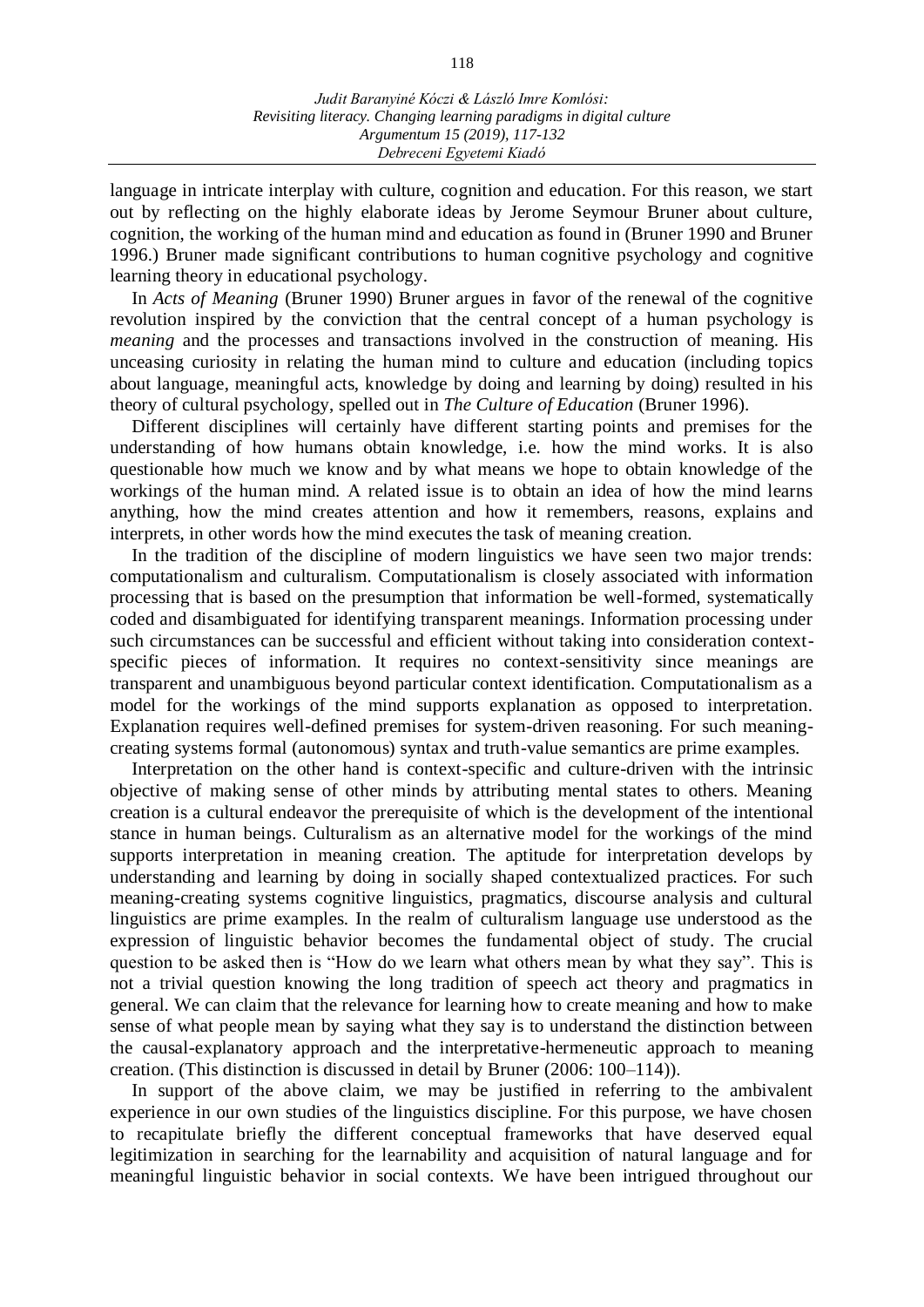professional careers by the challenge of looking at the intricate and complex relationship between culture, language, cognition, learning and education. The different schools of linguistics have not always helped see clearly whether the search for such an intricate relationship makes sense or would be viable and worth pursuing.

In what follows, we intend to acknowledge the rising need for revisiting the relationship between the conceptual foundations of our culture(s), our language(s) and our social discourse(s) in order to better understand cognition, socialization, learning, education and literacy.

We are convinced that interdisciplinary research and inquiry into interrelated issues in the humanities and the social sciences are vital, inevitable and imperative. We are talking about research findings concerning the study of culture and language in linguistics, literary studies, cultural and social anthropology, psychology, educational science, philosophy, formal and informal logics, cognitive science and an over-arching discipline called pragmatics. We consider pragmatics to say important things about social interaction constituting contextualized social discourse in which meaning creation and meaning negotiation are made possible. We see verbal interaction and social discourse as the vehicle for constituting patterns of social behavior. We also believe that the competence of social cognition in human beings gets developed on the basis of participatory engagement. (More detailed discussion on social cognition with participatory engagement in (Komlósi 2016).)

### **2 The evolution of paradigms in language sciences**

Let us start with a trivial claim: paradigms in the language sciences develop in parallel ways and complement each other in non-transparent interdependence, despite the fact that at some points of their development some linguistics models seem to dominate research and scientific interests. This is supported by the insight that natural language lends itself to very different scientific interests: generative grammar (GG) and cognitive grammar (CG), for example, have very different underlying assumptions. So do argumentation theory and critical discourse analysis (CDA). And the same applies, in obvious ways, to the different underlying assumptions in contact linguistics and neurolinguistics. All of the underlying assumptions are justified in identifying their own meaningful research objectives directly related to natural language.

A surprising change in our days, however, concerns a reconceptualization of the ontological foundations of linguistic meaning. After structuralism (with a focus on systeminternal structural interdependencies) the mentalist paradigm shifted interest to the individual minds of the language users.

In one version of the mentalist paradigm, special-purpose mental skills are assumed to be at work (with innate autonomous syntax and its interfaces) in the process of language acquisition and language internalization. In this paradigm the Language Faculty functions as a "mental organ", a central component of which is the language acquisition device (LAD).

In another version of the mentalist paradigm, individual language users are assumed to develop an intentional stance which enables them to attribute a great variety of mental states to others (the so-called BDI-states: beliefs, desires, intentions, feelings, etc.) who function as their real speech and discourse partners.

As we can see, there has been a long way in our scientific conceptualizations and scientific narratives about the nature and properties of natural language, that is, in our linguistics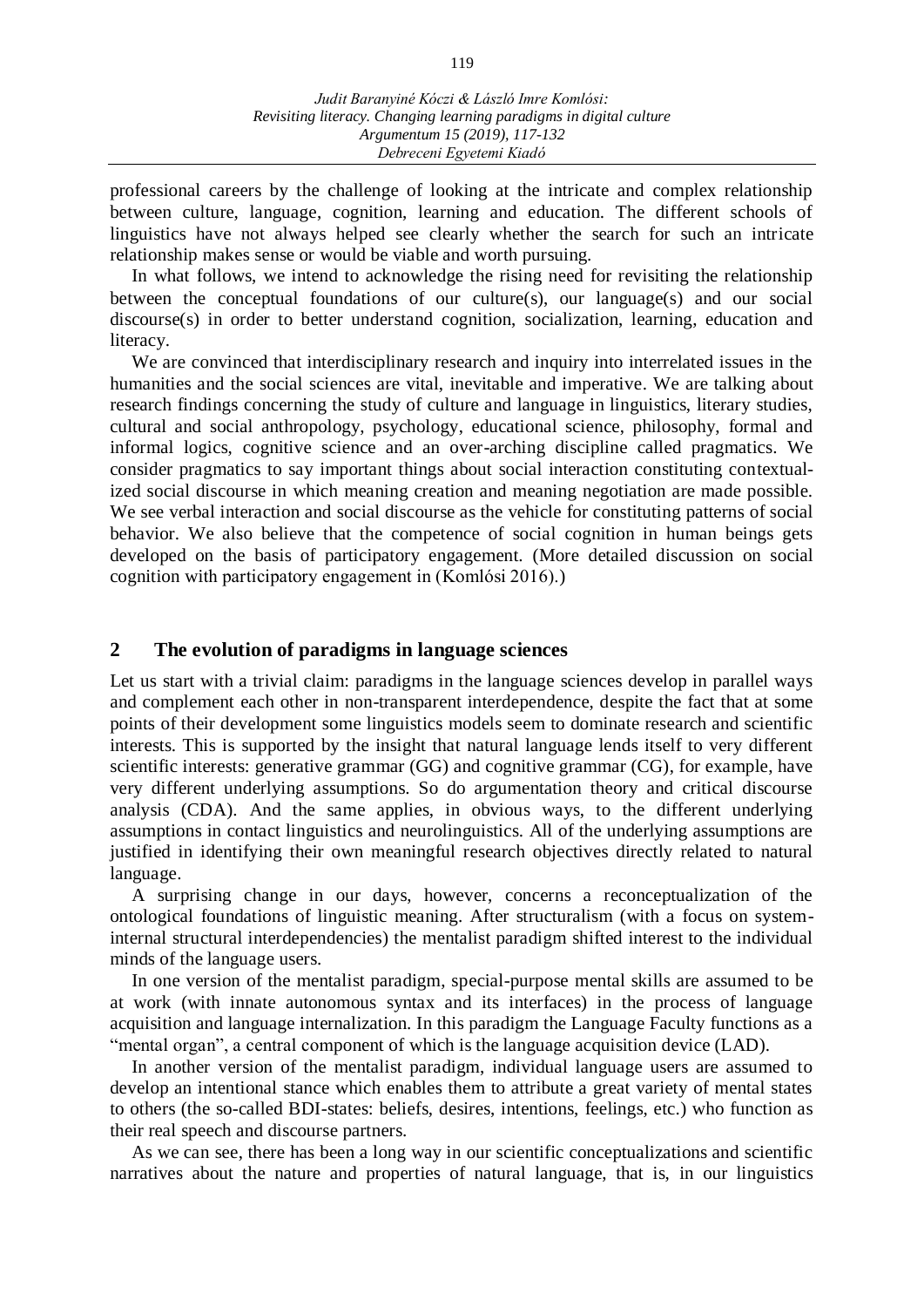traditions, from assuming an autonomous linguistic component labelled as the Language Faculty to assuming another mentalist architecture for language whose prerequisite is interpersonal sensitivity to mental states and to shared communicative contexts. The existence of the intentional stance in humans seems to be the ontological basis for social cognition (Dennett 1987, Bruner 1996: 104–108).

### **3 The impact of culture on cultural cognition**

Further to our arguments above, we can see that culturalism advocates a further shift from individual conceptualizations to supra-individual cultural conceptualizations characteristic and decisive for culture(s). Cultural conceptualizations are supposed to provide an underlying interpretational base only to facilitate a smooth and seamless interpretation of meaning and form in natural languages (Habermas 1994, Sharifian 2008).

In other words, what we witness today as a result of cognitive and cultural linguistics research is an increased interest in language studies to shift focus from seeing natural language as a special and autonomous cognitive skill to treating the language phenomenon as a bundle of interacting cognitive skills and social competences. Based on the study of human verbal interaction in various social-communicative contexts, it is assumed that language use requires the integration of highly diverse cognitive, affective, social and cultural schemata resulting in contextualized and situated discourse (an extensive discussion to be found in Komlósi 2016).

Thus, cultural cognition is proposed to be used as an umbrella term that integrates the inputs of individual cognitive skills (reasoning, pattern recognition, categorization, memory, attention, mental projection, etc.) and skills determined by social cognition (mentalization, symbol manipulation, theory of mind, intentionality and reading the mental states of others, self-awareness, motivation, imagination, etc.).

Cultural cognition presupposes the ontology of cultural conceptualizations that are supraindividual affordances to facilitate language acquisition and language use. Cultural cognition develops through interactive social activities and participatory meaning creation (Kövecses 2006, Sharifian 2011).

In our view, culture is the collective conceptualization of the human experience involving social order, interpersonal relations, symbolic codes, language and language use. In other words, culture caters for collectively shared interpretation schemes (beliefs, narratives, naïve theories, discourses, etc.). The acquisition of culture is made possible by cognition which may involve cultural cognition, language cognition and social cognition. Literacy, as a consequence, comprises cognitive and affective skills, aptitudes and attitudes with the help of which the individuals build competences for social integration and cooperative-creative behavior in the social space (e.g. the processes of primary and secondary socialization).

# **4 Culturally conceived conceptual schemata and meaningful experience**

It is an intriguing question whether symbolic structures such as metaphoric frames and metaphor variations across and within cultures adhere to frames in the mind or to cultural frames. A profound analysis of this question is offered in (Kövecses 2006). His explorations conclude that it is the meaningful experience that matters which is facilitated by the same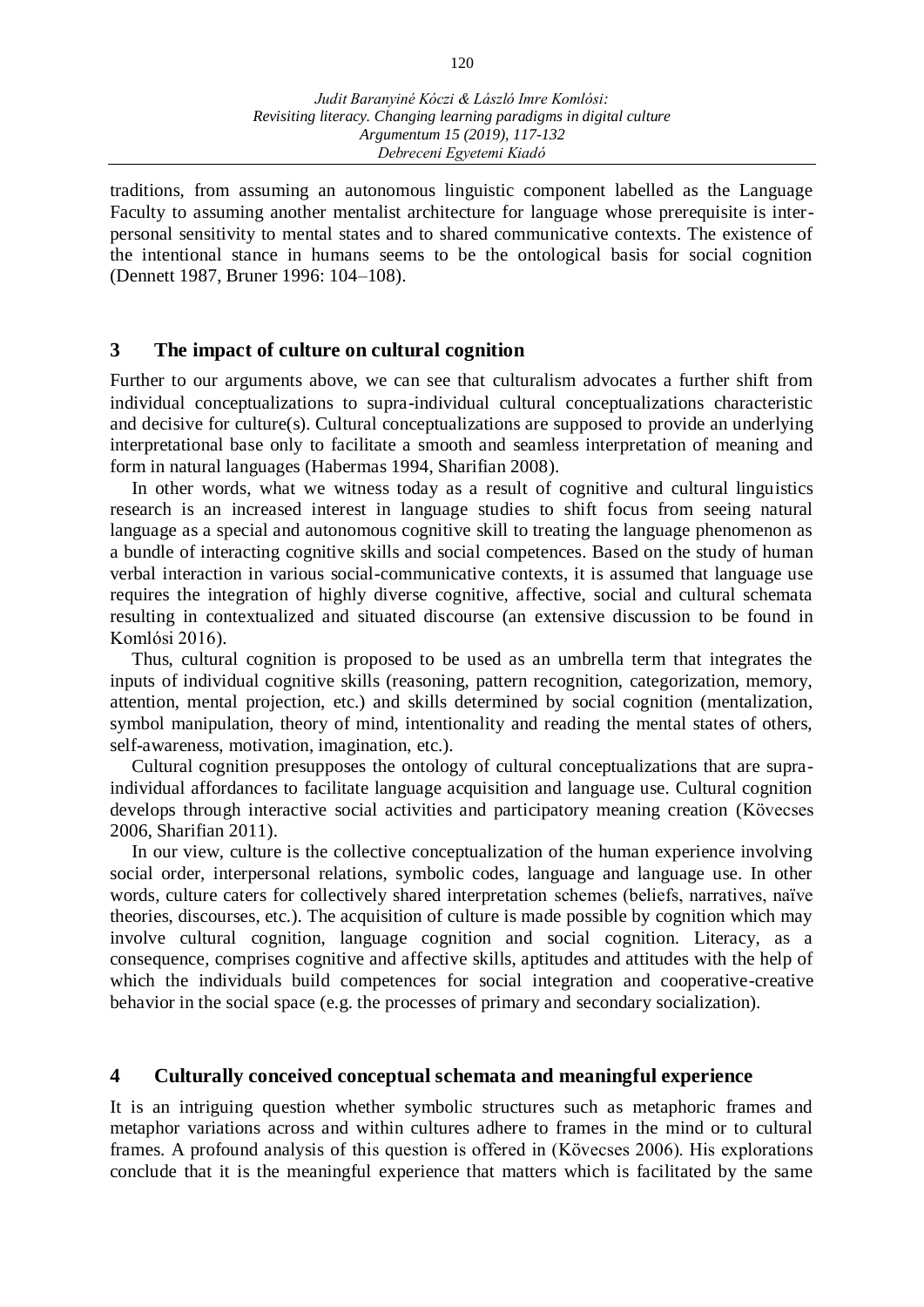cognitive processes underlying figurative speech and metonymic and metaphoric conceptual structures across linguistic communities. With the help of these – often universal – cognitive processes humans make sense of a wide range of social and cultural phenomena. Kövecses deliberately uses the contradictory phrase *relative universality* to suggest that "Knowledge and meaning are always relative to some context, even if there is a strong universal basis that underlies them" (Kövecses 2006: 332). It is not surprising that advocates of culturalism, such as Bruner or Kövecses, attribute and derive contextualized, situated meanings from cultural cognition.

How can we make sense of the meaningful experience as a kernel element of seamless interpretation of meanings? An illuminating endeavor is the analysis of the concept of "river" as a cultural metaphor as part of the underlying cultural conceptualization in traditional peasant culture in (Baranyiné Kóczy 2018), a monograph on cultural conceptualizations in Hungarian folksongs. The image schema based on the river water is easily understood as a conceptual metaphor involving emotions resembling the water of the river. What is surprising in the use of metaphors in such folk-context is not just the meaning resemblance that is part of the interpretation, but rather its potential to evoke a meaningful experience in a similar way as Kövecses points it out in his analysis.

Having evoked the image of "river" and the associations at hand of stream of emotions and the flow experience, we cannot fail to bring into our discussion a well-known concept from the literature on positive psychology by Mihály Csíkszentmihályi (Csíkszetmihályi 1991). The *flow experience*, as it has been introduced in the literature, offers a philosophical and social-psychological foundation of feeling and enjoying social and individual gratification. Csíkszentmihályi spent decades investigating the relevant conditions for creative activities, innovative attitudes in people, and – in general terms – the pursuit of happiness of the human kind. His investigations also focus on finding out the failure of people to find gratification and happiness in work, in social contact and in life in general. In his seminal work *Flow: The Psychology of Optimal Experience* (Csíkszentmihályi 1991), he describes a special state of mind called *flow* in which individuals experience increased and creative mental activities due to a relaxed and liberated mental state. It is a state in which individuals are actively involved in a certain activity to such an extent that nothing else matters to them. This experience is enjoyable and they are willing and determined to continue to do the activity at great costs, merely for the sheer sake of it. In his theory the experience of *flow* in everyday life is an important component of creativity and well-being, and it is crucial to creating genuine happiness. He offers an amazing formulation of happiness, saying that "happiness takes a committed effort to be manifested."

It should be emphasized that creativity and gratification involve commitment and focused achievement-orientedness. Nothing comes free, but the reward is worth it. There is a general morale in his findings: the experience of *flow* is a key to obtaining increased intellectual and affective satisfaction and self-realization. Contrary to "hedonia" (pleasure), one strives to achieve "eudaimonia" (self-actualization).

At this point, we can argue that outstanding human activities such as inventions, creations, productive designs, etc. have one important thing in common: a particular level of readiness and the experience of a certain mental state in an easy-going and self-confident anticipation of positive outcomes are necessary to be obtained as the backdrop of gratification and success. It is claimed in relation to the flow experience that the best moments in one's life usually occur if a person's body or mind is stretched to its limits in a voluntary effort in order to accomplish something difficult and worthwhile.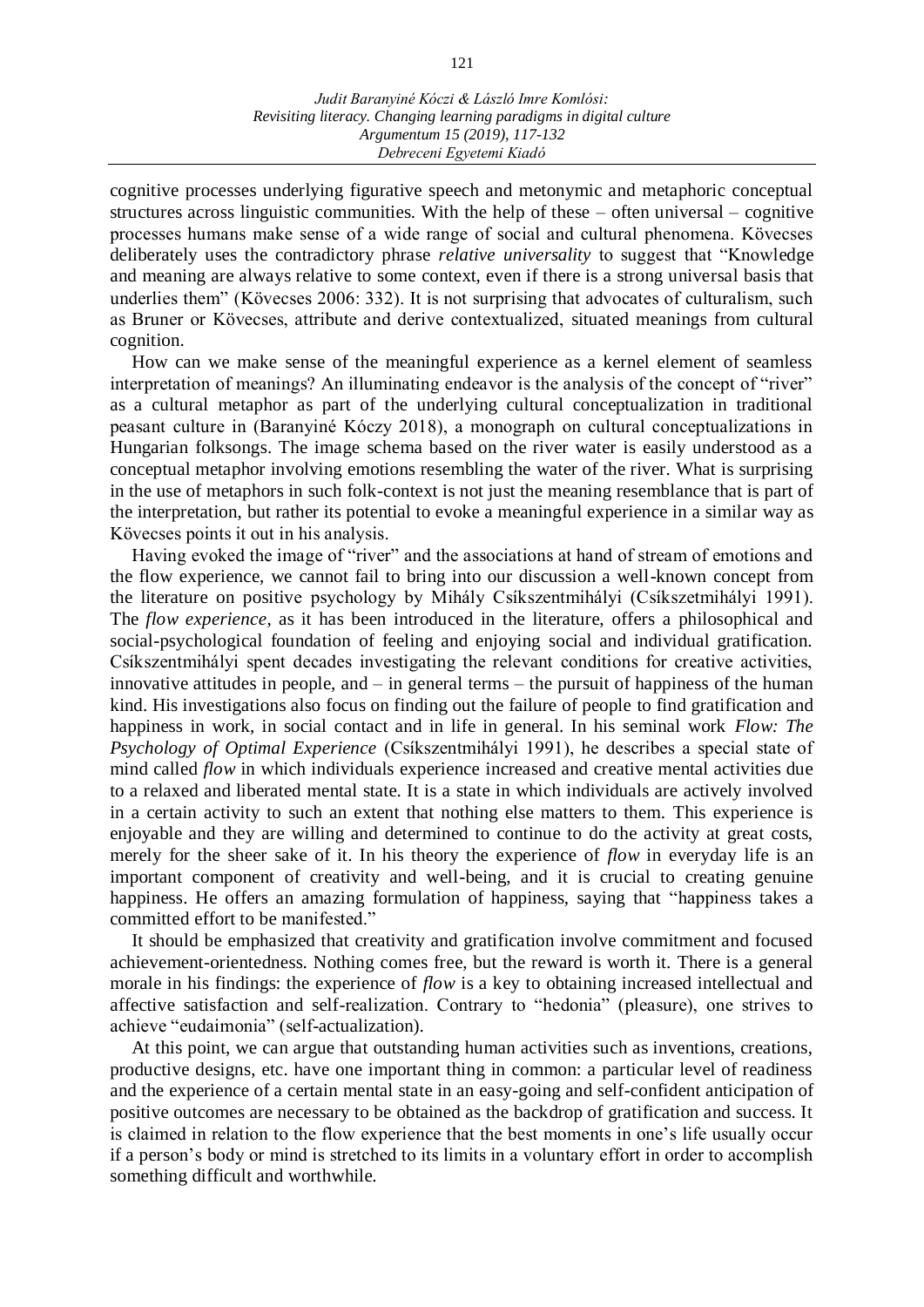It is not by accident that Daniel Kahnemann devotes serious thoughts and profound discussion to the phenomenon of the flow-experience as elaborated by Csíkszentmihályi. In Kahnemann (2011) *Thinking Fast and Slow*, Kahnemann summarizes the empirical findings of his four-decade-long research concerning judgement, cognitive biases and mistakes in human decision-making. It is important to note that both Csikszentihályi and Kahnemann are psychologists by education who have been able to say a lot about ways of thinking, judgement, decision-making and creativity reflected in human behavior. In a comparable way to Csíkszentmihályi's flow experience, Kahnemann's distinction between two kinds of systems in human thinking processes illuminates the complexities in understanding and evaluating human decisions as right and fruitful as opposed to those which are deemed to be failures. Thinking in the mental state of *cognitive ease* is automatic and effortless, allows for a *free flow mode* of cognitive and affective processes, including first intuitions and emotions to induce *moves*. Thinking in the mental state of *cognitive strain*, on the other hand, takes extra concentration and effort in looking for reasons, evaluating options to achieve the desired outcome (Kahnemann 2012).

## **5 Collectively constituted cultural narratives**

The shift from the individual perspective on cognition to the social and cultural embeddedness of both linguistic cognition and social cognition has stimulated and widened the interest of researchers to a great extent. The idea of socio-cultural situatedness revealed the mechanisms of cultural conceptualization and came to be seen and got adopted as the foundation of socialization and interactive communicative behavior. The socio-cultural frame decisive in the design of interactive communicative patterns of a community can be treated as a mental framework forming a virtual fabric, i.e. a cohesive narrative to accommodate and determine culture-specific interpretation schemes.

It is easy to evoke here the foundational philosophical tradition established by Habermas's consensus-seeking communicative acts (Habermas 1996). On account of the socially situated nature of discourse, communication takes place from within the horizon of shared, unproblematic convictions which automatically constitute consensus-generating interpretative patterns. It entails - at the same time - that communicative actors are always moving within the horizon of their "lifeworlds" since they cannot step outside of it. Lifeworld is the invisible and indispensable background of everything we do and of everything we are.

A culture, in fact a community of "lifeworlds", is the result of fairly homogeneous cultural conceptualizations. In a monolithic culture we witness a culturally transmitted and linguistically organized fund of interpretative patterns. Lifeworld can be seen as a kind of non-thematic knowledge shared within the community that is characterized by an unmediated certainty and a holistic constitution which brings about shared contexts of meaning.

As a brief summary of the tenets of recent theories in cognitive anthropology, we assert that collectively created cultural narratives have had their decisive function in shaping social cognition and social behavior. These narratives – as results of the complex adaptive cognitive systems of the members - have been successful in creating culturally controlled augmented realities by allowing interaction and renegotiation of emergent cultural cognition in real space and time among flesh and blood generations in a linear mode of constitution.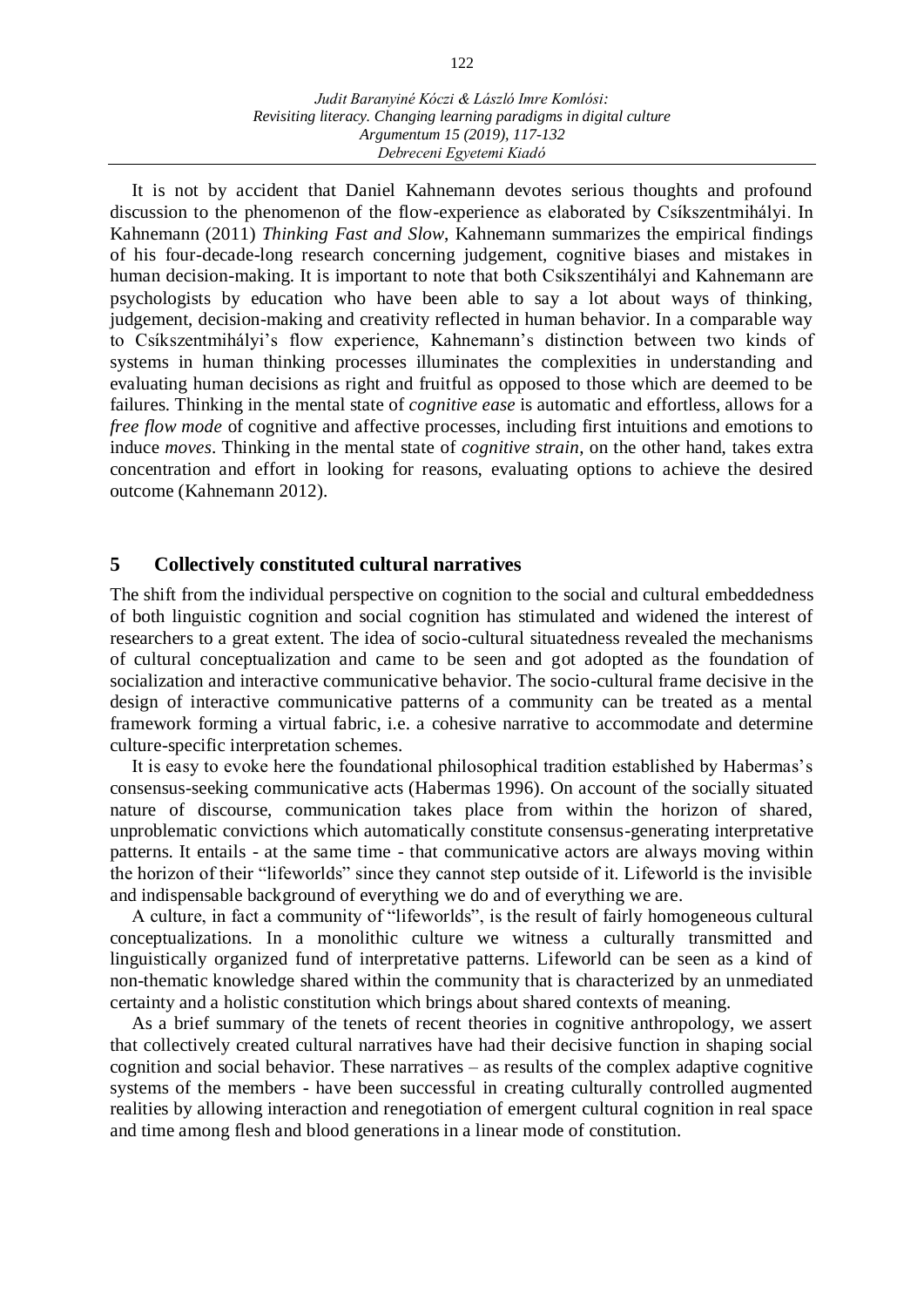## **6 Cognitive entities in a digital environment**

Our recent research on digital culture suggests, however, that one has to account for a new paradigm in perceiving, conceiving and managing information to be observed by people who have been socialized in a digital era and have internalized the very nature of digital culture. The members of the digital community function in connected networks created by a number of different types of cognitive entities.

These individuals are at ease with digitalization and virtualization. They live in environments that have all sorts of smart devices such that they can cope with a plethora of information and communicate effectively. Cognitive entities in a digital environment are related to each other not by commonly shared cultural narratives (as stated in the tenets of cognitive cultural anthropology above) but by random and spontaneous interest in networking, information sharing and emergent cognition. We may say that this type of networked information exchange is not teleology-driven, i.e. knowledge accumulation in a linear fashion. What we witness under such conditions is an exponential growth of potential information sources due to the parallel design of connections. What we have seen as the main outcome of our research is that we see digital culture as a novel environment for social cognition that inevitably undermines the permanence of cultural narratives. The consequences for the nature and mechanisms for social cognition based on digital culture cannot be predicted in a reliable way as of today. A new perspective on and an unprecedented practice of information management is, however, part of an irreversible process. It is also very likely that in the digital environment no exclusively determining cultural conceptualizations exist anymore which would function as the ontological basis for shared convictions (The origins of connected cognitive entities (CCE) is discussed by Komlósi & Waldbuesser (2015)).

We are claiming, however, that connected cognitive entities do share a common ground for communication which draws on the emergent properties of digital environment which maintains the permanent thrill of being continually connected to and being engaged in a throbbing digital environment. Creating contexts for interpretation means an innovative challenge for the interactive agents.

Our claim is based on the observation that unprecedented development and innovation in information and communication technologies have exerted unforeseen impact on social cognition, information processing and human learning. We have witnessed the appearance of smart systems of various sorts whose interactive elements include reasoning (i.e., reasonably computing) entities with both human and non-human properties. It is realistic to claim that learning and knowledge management in digital social space are bound to take place (in the near future) and consist in the interaction between intelligent cognizing entities, human and non-human alike. In opposition to the traditional learning conditions, the emerging patterns of digital cognition, digital information management and digital literacy are not only faster involving greater complexities, but they also facilitate coping with virtualization in general, leading to new cultural landscapes involving augmented reality. The new phenomenon is acknowledged by Komlósi & Waldbuesser (2015) by adopting the term *Connected Cognitive Entity Generation* (CCE Generation), by which we refer to the participants of the new information management practices induced by the very nature of the digitalized information environment.

This study is to show that the effect of digitization on the social network of connected cognitive entities holds many implications. Social cognition is to be understood as a permanent learning process, which requires higher-level cognitive skills to process and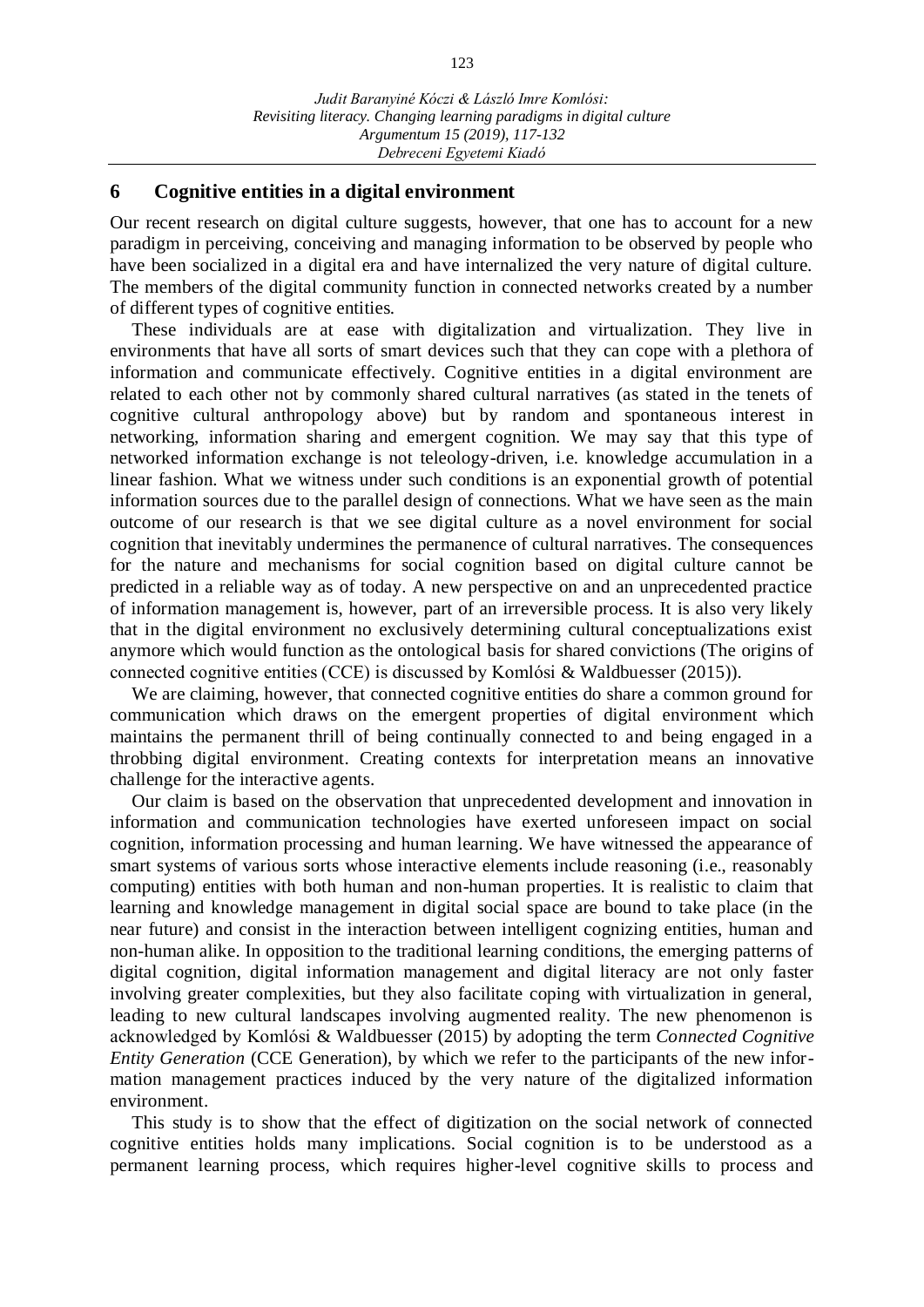integrate emergent properties arising in the digital space through the interaction of connected cognitive entities. We want to emphasize the innovative drive which resides in the interactive informational frameworks, which consist of a multitude of connections of a cognitive personality to other cognitive entities, human and non-human alike.

# **7 Education and VR learning spaces**

The technological developments of the digital age have various impacts on cognition in general which is reflected in both research and learning processes and methods. To exemplify it from the point of view of linguistics, first of all, a large amount of data has become available due to digital technology. This resulted in the rise of corpus linguistics, the investigation of language-related phenomena on natural language, spontaneous speech and different text types (e.g., Hungarian National Corpus). Another advantage is the extended scope on numerous disciplines, which have led to the emergence of multi-disciplinary fields such as cultural linguistics, which has been rapidly developing in the past decade (Sharifian 2011, 2017ab). The aim of cultural linguistics is to unveil the relationship between language, culture and conceptualization. Accordingly, comparative research across cultures is its primary objective, which has only become possible by enabling access to research results worldwide. Another aspect that cultural linguistics benefits from is integrating results and methodologies of several distinct disciplines such as cultural anthropology, cognitive linguistics, corpus linguistics and others, lending themselves to an integrative approach to linguistic phenomena. An example is Baranyiné Kóczy's abovementioned analysis on Hungarian folksongs within a cultural linguistic framework (2018): it incorporates the methodology of cognitive semantics, conceptual metaphor theory, sociolinguistics, cultural anthropology as well as ethnography in order to unveil the specific meaning-making processes in the folksongs. Overall, digital environment enhances complex and integrative research in various disciplines.

In line with academic developments, education has also radically changed over the past years. It must be emphasized that education is a cover term for various processes including gaining information, transmitting information, having an overview of a range of subjects, memorizing data, focusing on different details of learning material, searching for new information etc. Human cognition and cognitive processes themselves have changed radically due to available information, which call for novel methods in teaching. It seems that while big data is available for everyone nowadays, managing data turned to be much more in the focus of education. The term "competence" is related to such "management." Managing data involves the ability of both handling individually large amount of information, and also enhancing collaboration among pupils in order to make them able to cooperate. This also entails a sufficient change in the role of the teachers: instead of the role of "instructor," they should rather function as one who supports and enhances (assists) learning processes. Furthermore, managing data involves identifying various perspectives on certain issues and viewing them in their complexity, in a project-like manner. Thus, self-education and collaborative learning are key points in digital age education.

As a response to such claims, VR learning has been introduced in order to fulfil the current needs of education. Representing knowledge and enabling learning in VR spaces is inevitably a shift of paradigm in the realm of teaching and learning, not to speak of its ground-breaking step in the evolution of informatics. It is estimated that VR spaces in learning will come into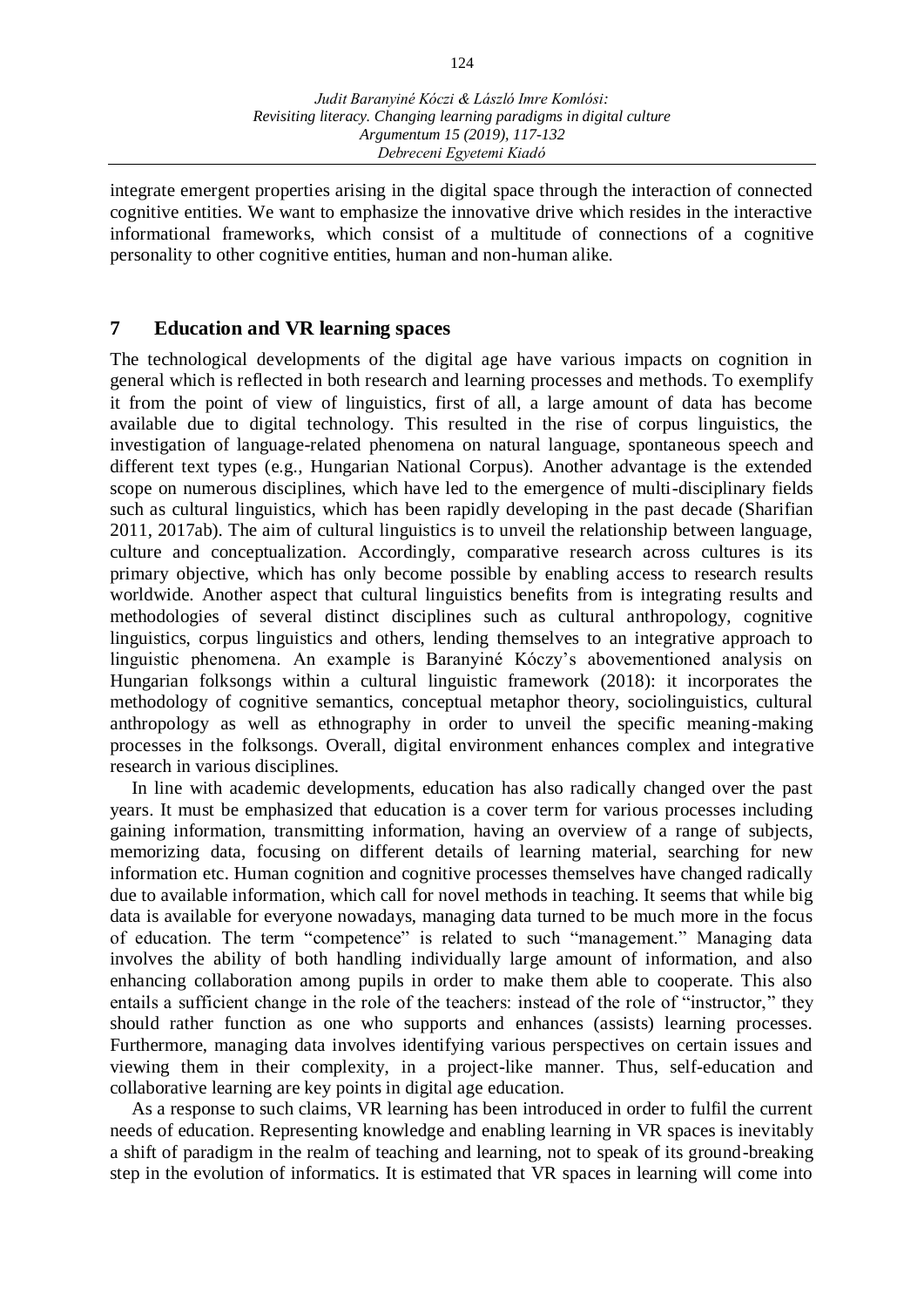#### *Judit Baranyiné Kóczi & László Imre Komlósi: Revisiting literacy. Changing learning paradigms in digital culture Argumentum 15 (2019), 117-132 Debreceni Egyetemi Kiadó*

effect at the beginning of the 2020's. The spread of 3D digital environment can be viewed like the evolutionary shift in computer technology from DOS character-based computer interface to Microsoft Windows interface in the 1990's. At the time the desktop metaphor was popularized by Microsoft many claimed that this interface was either trivial like a computer game, or much too complex to be usable. However, it turned out to be wildly popular. Similar to that shift, it is expected that 2D windows will be substituted by 3D spaces in the near future. The reason for the change is explained in various studies on working and learning in 3D environment: according to them, working and learning, memorizing data and having an overview of the users' tasks in 3D spaces is 30 to 50% more effective on average (Lampert et al. 2018, Horváth & Sudár 2018, Berki 2018, Budai & Kuczmann 2018, Kövecses-Gősi 2018). These advantages were first studied and applied to education (Horváth 2016, 2018, Csapó et al. 2018), but later it was also investigated in industrial environments, namely, in solving management tasks (Bőczén-Rumbach 2018). Improved task-management is explained by biological processes: while the advantage of Microsoft Windows interface was to involve the visual center of the brain in its working processes (as compared to character-based DOS interface), 3D spaces also activate the parietal eminence of the brain, which is faster, and which has much more capacity. The parietal eminence, on the one hand, is directly connected to the eye by the optic nerve, and on the other hand, it is related to the visual center. Due to this, even positioning information in the form of numerous windows in 3D space effects a significantly faster processing and greater effectivity. Spatially arranged digital contents, regardless their form or type of content, become more accessible, manageable, clear and understandable for the viewer, which is an essential element of working processes.

# **8 Advantages of learning in 3D spaces**

Several studies have investigated the effectiveness of learning in 3D spaces, as compared to learning processes in Windows interface. These empirical researches have outlined basically three fields where work in VR spaces proved more effective: memory, comprehension and collaboration.

# *8.1 Memory*

Berki (2018) showed that memory works 50% more effectively in 3D than in Windows. The experiment involving 22 participants proved that 2D advertising in VR is more effective than in the classic banner ad format, namely more participants remembered the advertisement displayed in VR than the web-based ad. In 3D space there are various carriers (e.g., boards on walls, projectors, desktops), which themselves suggest the type of learning content they display. We have real-life experience about desks where we usually put documents, notes, or telephones next to which one may find a telephone directory. We generally put photos, pictures and diaries on the walls, and similarly, videos can be found on projector screens. All this knowledge is based on our learning processes in non-virtual spaces. Furthermore, the placement of various materials and their size relative to each other also provide information about their relative importance and how the different contents are interconnected as parts of the learning process. These observations become incorporated into our memory, enhancing learning and memory processes to a large extent. These correlations formulate a network and a hierarchical structure, which in 2D space cannot be represented.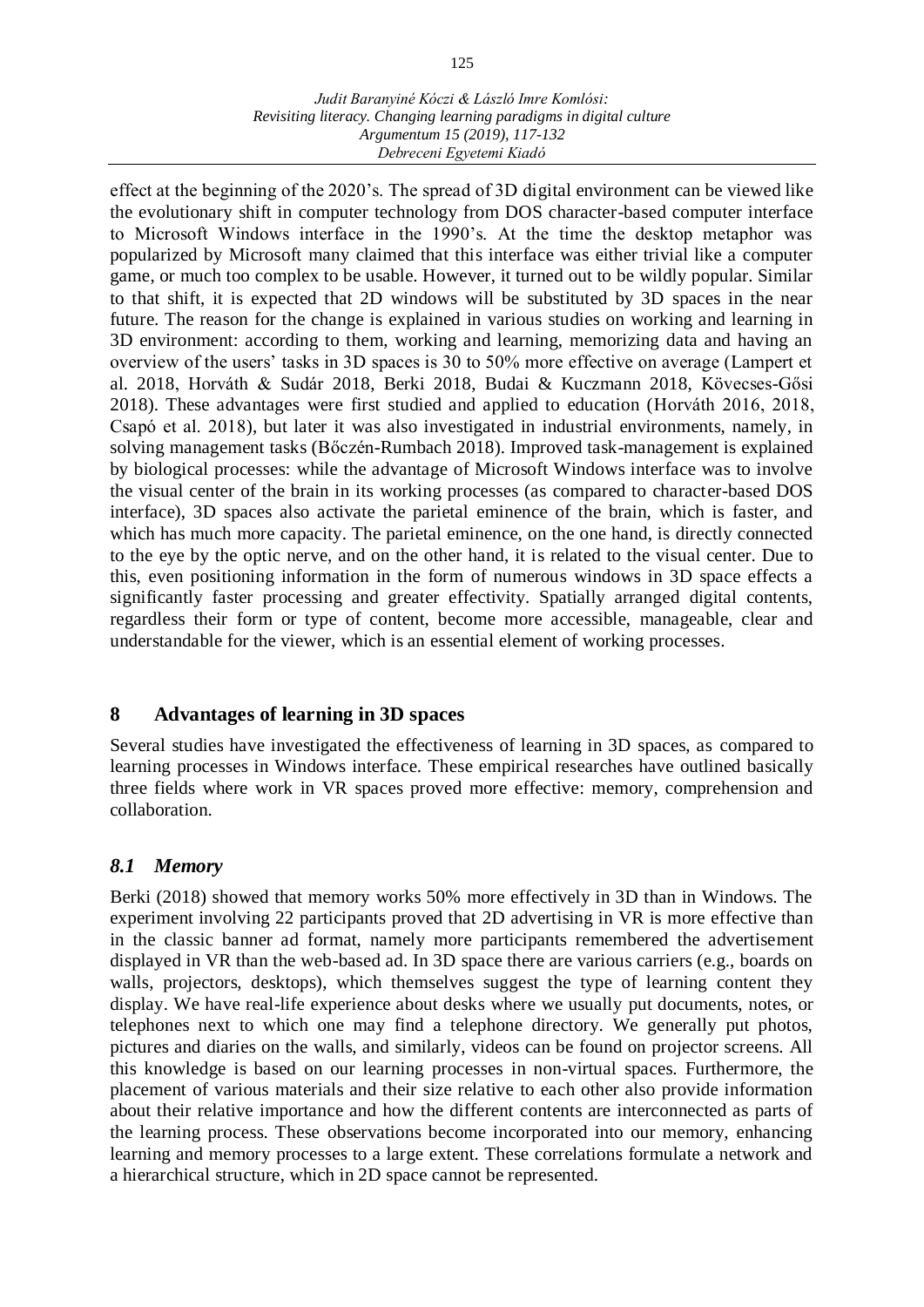### *8.2 Comprehension*

Likewise, comprehension and understanding learning materials is proven to be 50% more effective in 3D space. Lampert et al. (2018) undertook an experiment in three groups where workflow description and materials were presented in three ways: via e-mail attachment, web interface (moodle) and VR space. It was found that the last group completed the given task 50% faster than the participants in the first two groups. The basis of comprehension also relies on the spatial arrangement of digital materials. In fact, understanding and having a clear overview of learning contents means considering and assessing the elements of a project, including their correspondences, swiftly and correctly. In traditional 2D user interface, documents and other contents are stored in alphabetical order and they are opened in a linear order. Understandably, transition between different documents and establishing linkage between their contents is very limited. Keeping files in folders is a matter of storage, which is an appropriate method to have access to a large number of documents and to find them easily.

On the other hand, a learning process needs different arrangements of the documents where we apply certain organizing principles. These principles map onto the learning process at hand, which means that the relative spatial position of the knowledge elements should represent the learning process itself. While comprehension, a key factor in learning means building up to and evaluating a network of related contents, it is more efficient when it is supported by the representation of materials in 3D space, which enables multiple connection among them as opposed to linearly ordered knowledge elements. A further advantage of learning in 3D space is that we do not need to open files when we start learning and, similarly, there is no need to close them when we finish it – they are constantly there laid out in the virtual room as we arranged them earlier.

### *8.3 Collaboration*

In 2D digital environment collaborative learning means sending numerous documents to each other, which is time consuming. A better solution is sharing documents, for example, via google drive. It is inevitably faster and enables the participant to make changes on the same document, however, it also has constraints while we can work on one document at a time. Empirical research proves that collaborative learning in 3D environment is 30% faster than via e-mail or web interface (Lampert et al. 2018). The process of collaborative work in virtual spaces is very different from those in 2D interface. Here the access to documents is very simple – the collaborative partners just enter the virtual room where they find the necessary documents in their actual state, arranged by principle applicable to the work process they are involved in. The documents can be viewed, and one can make alterations to them, if necessary.

On top of that, documents are not represented as single ones but according to their function in the complex learning process, which is their natural context. This characteristic leads to another critical issue of collaborative work, namely, describing and sharing the dynamic aspect of the learning process at hand. In 2D interface it can only be accomplished by providing a list of instructions for the other participants. Contrary to that, the location of contents in virtual rooms represent their functions in the process and thusly the process itself, enhances easy comprehension, and there is no need to share additional information on the process. As an overall outcome, research has also shown that in virtual spaces, projects are carried out 30% faster than via e-mail-based communication or web interface (Lampert et al.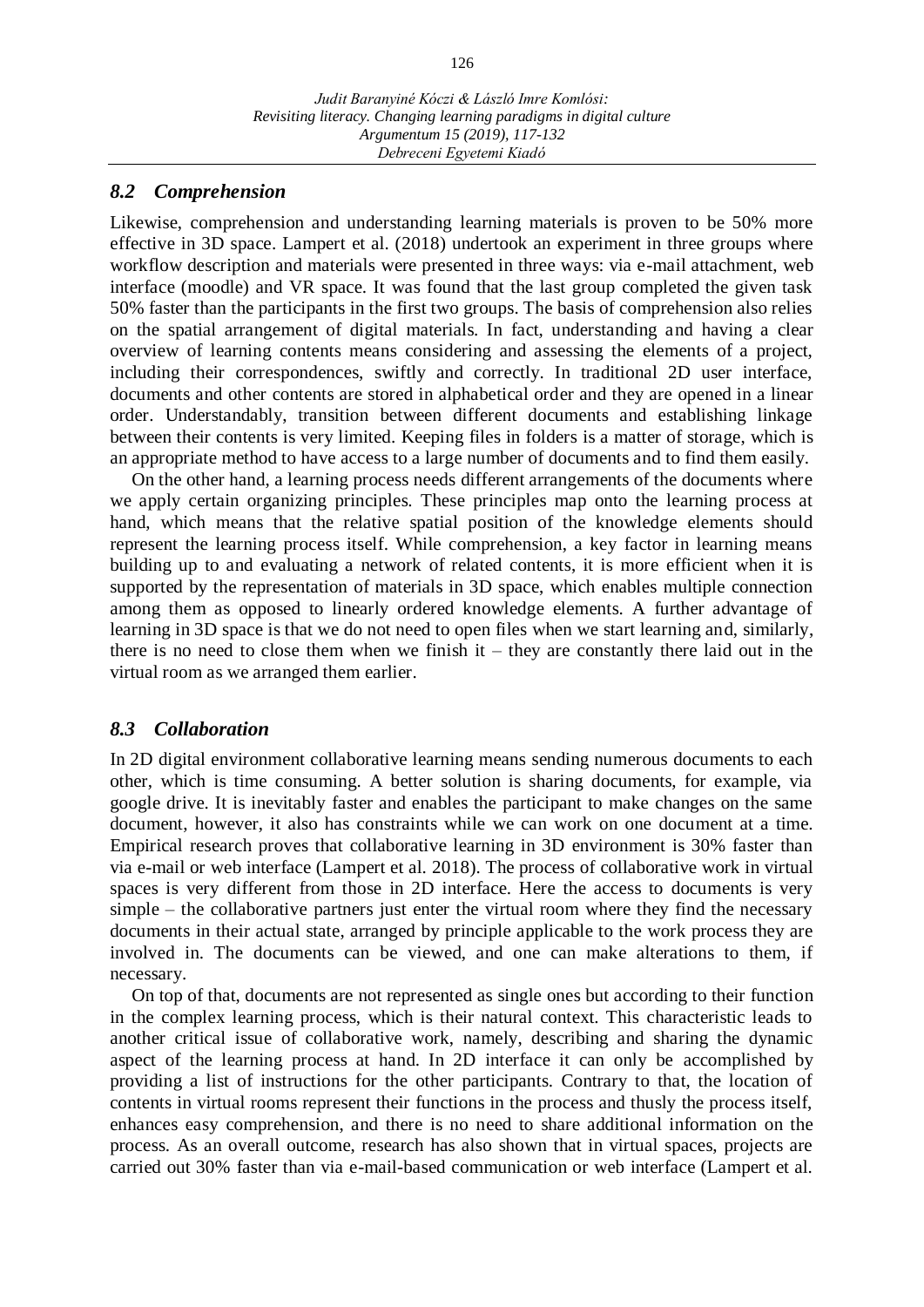2018, Horváth & Sudár 2018, Bőczén-Rumbach 2018). This is mainly based on improved comprehension and collaboration characteristics. In addition, learners spare a lot of time by no longer requiring using elemental machine-based user functions such as clicking, opening and closing windows, enlarging documents etc.

# **9 Case study: representing the process of linguistic research**

To exemplify the benefits of learning in 3D space, this section describes how students gain practical experience and insight into the process of academic research. In this case, the field of the research is linguistics, namely, a multidisciplinary approach to the conceptualization of the Hungarian word *szem* 'eye' within the framework of Cultural Linguistics. The aim of this case study is to allow students access to the various tools, documents, sources, webpages, academic social networks which help a linguist's work. In fact, while students consult numerous research papers during their education, they know little about the process of research itself. The general opinion about linguistic research is that it covers a solitary and isolated activity, study of documents in libraries, however, nothing could be further from truth. Linguistic research is a highly complex creative work, which is often collaborative at the same time.

In the followings, the linguistic study is introduced in 3D/VR MaxWhere programme, in Smart Office Quick space. This space has been designed to serve everyday administrative tasks (e-mails, notes, diaries) as well as storing documents, teaching, keeping contact with other researchers and students, or giving presentations in the same space.



*Figure 1. Linguistic workshop in Smart Office Quick space*

The Smart Office Quick space is divided into two levels and 4 *rooms*: the bottom-left room on Figure 1 is the *office*, dedicated to surfaces that are necessary for everyday task management, communication with colleagues and students, and actual events.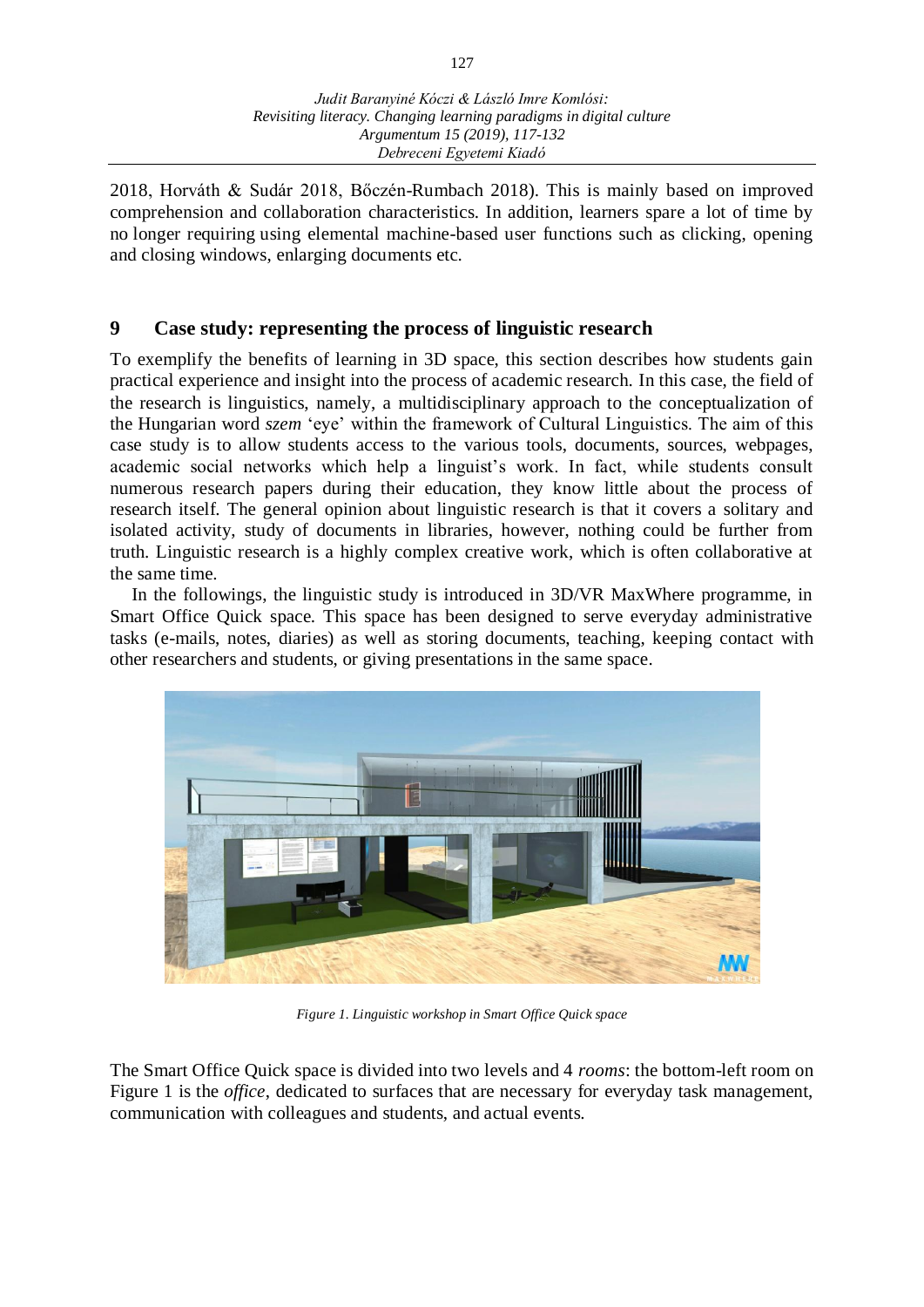*Judit Baranyiné Kóczi & László Imre Komlósi: Revisiting literacy. Changing learning paradigms in digital culture Argumentum 15 (2019), 117-132 Debreceni Egyetemi Kiadó*



*Figure 2. The "office" in Smart Office Quick space*

On the desk (Figure 2), the researcher's mailboxes are open to help her deal with everyday tasks. E-mails are important as means to keep contact with other researchers and certain academic events, such as workshops, conferences and seminars. Another surface includes a notebook where reminders are made note of, in order to provide access to up to date information. On the wall of the office, various webtables are found. A large webtable displays a diary, which contains important task and deadlines. Behind the desk, two boards are dedicated to the two most popular academic social networks, *Researchgate* and *Academia.edu*. These networks have various functions that are helpful in the research process: one may a) announce their academic projects; b) upload the preprints of their publications; c) ask questions about research methods etc.; d) learn about other researchers' academic projects (follow other researchers); e) have access to others' publications; f) establish and maintain contact with others; g) ask about others' reflections on our research etc. It must be emphasized that such networks both play an important role in the free access to research achievements and reflect the collaborative nature of scientific work. Another three webtables on the wall display documents related to current events, such as a conference: the abstract submitted, the conference program, and a sketch of the presentation to be given.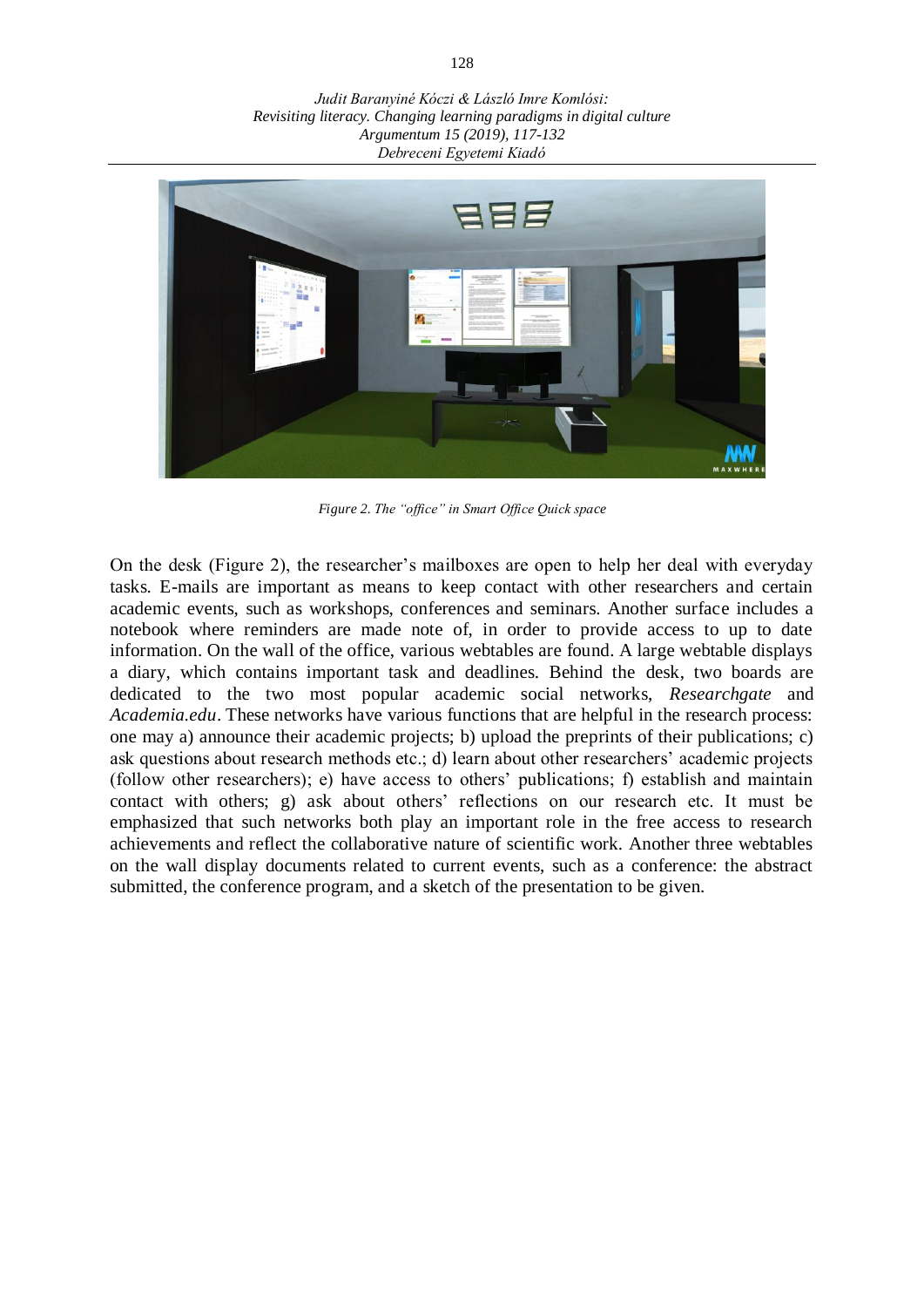*Judit Baranyiné Kóczi & László Imre Komlósi: Revisiting literacy. Changing learning paradigms in digital culture Argumentum 15 (2019), 117-132 Debreceni Egyetemi Kiadó*



*Figure 3. Research room in Smart Office Quick space*

Next to the office, at the back of the building the *research room* is located (Figure 3). It contains documents in pdf format and ones stored on google-drive as well as online surfaces connected to the given project. The various types of documents and sources represent the complexity of academic work. The present research aims at unfolding the conceptualizations of 'eye' (*szem*) in Hungarian, based on observing its representation in linguistic data. The fact that the various types of sources are displayed in one room, ascertain the observer that they belong to the same topic. In the middle of the room, there is a large desk on top of which there are numerous surfaces. Some of them contain articles on the conceptualization of the eye in other languages, which make up reference works related to the topic at hand. Next to them, other sources such as the *The Hungarian Encyclopaedia of Ethnography*, the *Hungarian Orthographical Dictionary*, *The Historical-Etymological Encyclopedia of the Hungarian language* and the searching surface of the *Hungarian National corpus* are found. On the other side of the desk there are various further sources to be used in linguistic research. One important tool is a Hungarian-English dictionary, which is useful when writing an article in English. Other webtables include a stylesheet for the article, a google searcher to look up quickly any kinds of missing information and a list of references from which the researcher can extract the references needed (including the precise data of any reference works). On the wall of the *research room* (Figure 3), the publication in process is placed along with its abstract and relevant list of references. Below the paper, a figure is displayed to provide a quick summary/overview of the topic under development. The figure itself depicts the various conceptualizations of the eye (*szem*) in Hungarian, representing also the connection between the domains.

Although the room contains only the most important sources the researcher uses during her work, it can be observed that Cultural Linguistic study is a complex and many-fold work involving several types of documents and webpages. The way the different documents and websites are positioned in the *research room* not only highlight the strong interconnectedness of the sources, but also the fact that they are utilized in parallel rather than linearly during research work. Likewise, the 3D location of the items supports the cognitive process of establishing connections among the pieces of information/knowledge that the documents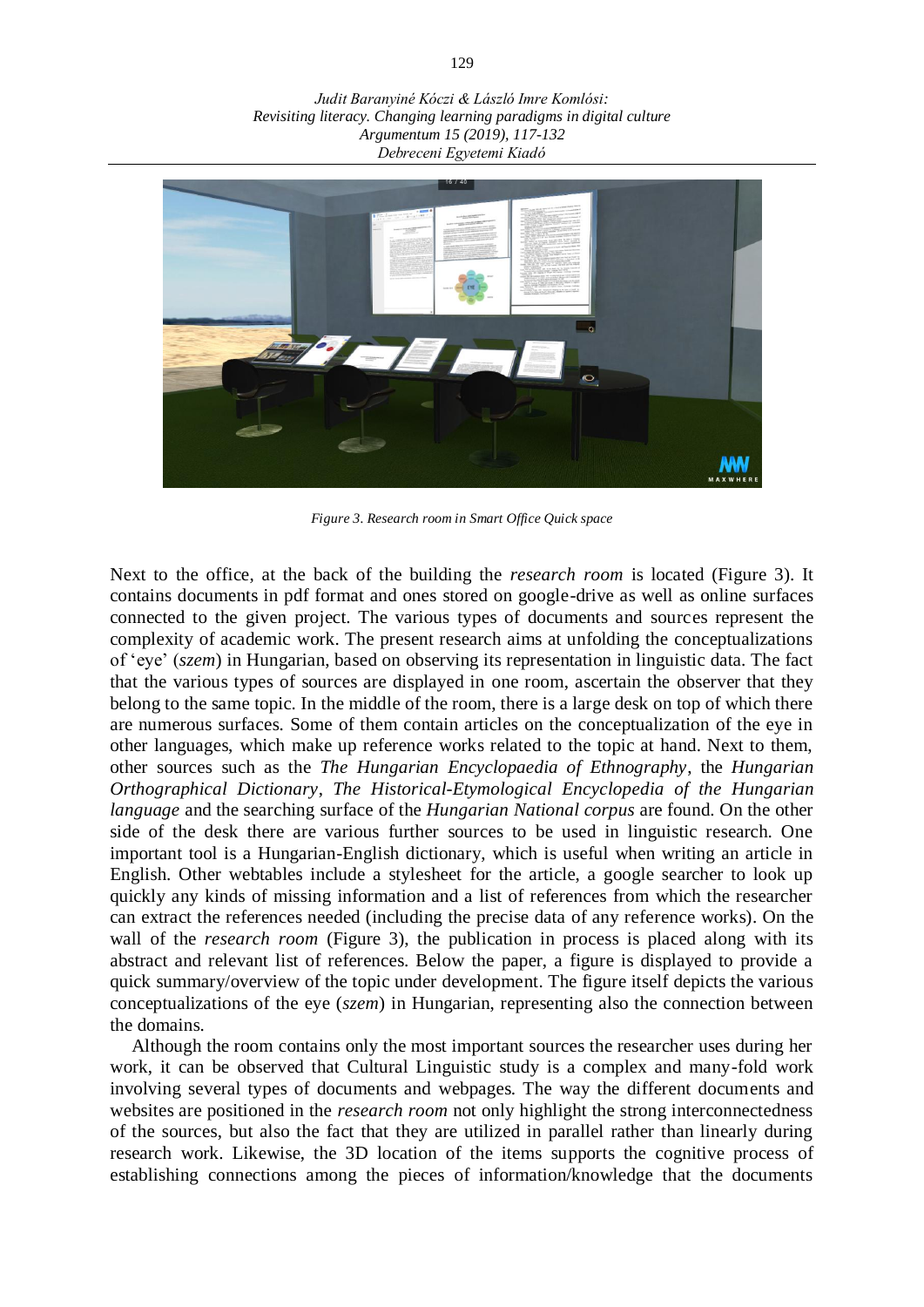contain. The google search function demonstrates that this framework is an open one, to which a researcher may add new data any time she needs.

On the top floor of Smart Office Quick space a presentation hall/space is located where a power point presentation is laid out. The presentation is one that the researcher prepared for a conference in Warsaw, 2017, on body part terms. The benefit of viewing the presentation in 3D space is not less than we can freely move among the slides, which is not possible in power point program. Again, the linear view of the information on the slides is replaced by the possibility to arrange multiple linkage among the slides. Furthermore, some of the slides can also be presented in groups, indicating their stronger coherence.



*Figure 4. Presentation in Smart Office Quick space*

# **10 Concluding remarks concerning the VR learning spaces**

The objective of teaching students about the process and development of a linguistic publication is manifold: by representing the various tools and sources a researcher uses in her work, the students become aware of the complexity of academic study, and also the fact that doing research is not a solitary kind of activity but often a collaborative one. This is well represented in a virtual building in MaxWhere VR space where the rooms are given distinct functions: the office, the research room and the presentation space each have their own roles. In the rooms, the numerous webtables are placed on different carriers, suggesting which stage of the workflow they belong to. By means of webtables the students also benefit from viewing the various types of sources (social networks, documents, online forums) in a laid-out form, among which they can freely move, they can view them closely or from a distance. They can further experience that this space is not static and timeless: it is dynamic, and it has the potential to make any changes to the documents (except pdf documents, naturally) in the process of the research. In this way, academic research work is presented and observed as an enjoyable and exciting activity.

Among the challenges of the digital age, the need of paradigm shift in education is one of the most crucial ones. The new framework introduced in this paper has been developed as a response to the new needs that have recently arisen in education. Learning in 3D space is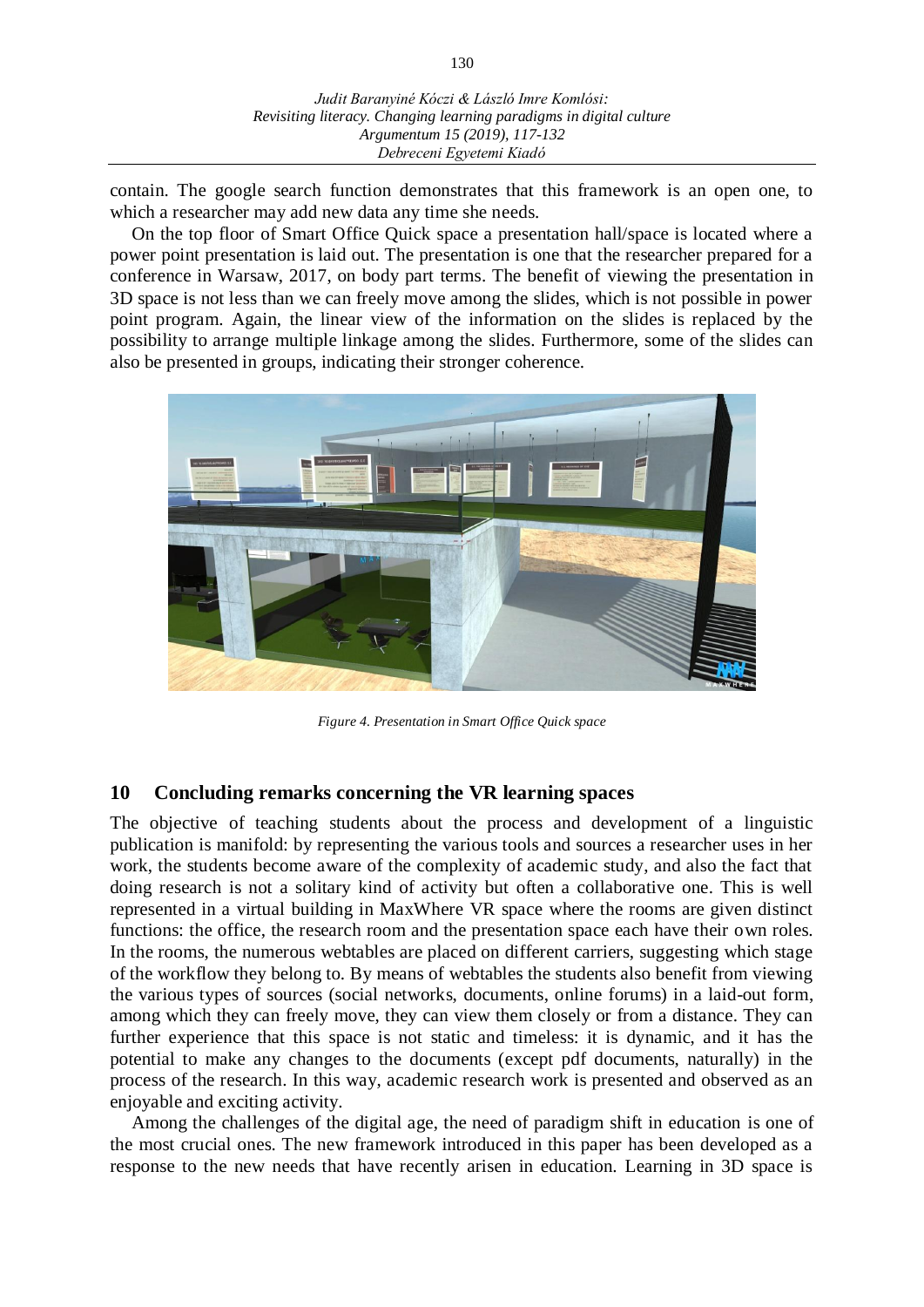more efficient due to representing and managing information in a non-linear way, providing access to data in a laid-out form, enhancing memory, allowing collaborative work and overall, representing knowledge much more similar to real-life learning processes.

### **Acknowledgement**

Our research has been supported by the EFOP-3.6.1-16-2016-00017 project called *Internationalization and initiatives to establish a new source of researchers and graduates, and the development of knowledge and technology transfer as instruments of intelligent specializations* at Széchenyi István University in Győr, Hungary.

# **References**

- Baranyiné Kóczy, J. (2018): *Nature, Metaphor, Culture: Cultural Conceptualizations in Hungarian Folksongs.* Singapore: Springer Nature.
- Berki, B. (2018): [2D Advertising in 3D virtual spaces. Joint Special Issue on TP Model](http://www.uni-obuda.hu/journal/Berki_82.pdf)  [Transformation and Cognitive Infocommunications.](http://www.uni-obuda.hu/journal/Berki_82.pdf) *Acta Polytechnica Hungarica* 15.3, 175–190.
- Bőczén-Rumbach, P. (2018): Industry-oriented enhancement of information management systems at AUDI Hungaria using MaxWhere's 3D Digital Environments. In: *2018 9th IEEE International Conference on Cognitive Infocommunications (CogInfoCom),*  Budapest, 22-24. 08. 2018. Budapest: IEEE Hungary Section, 417–422.
- Bruner, J.S. (1990): *Acts of Meaning*. Cambridge, MA: Harvard University Press.
- Bruner, J.S. (1996): *The Culture of Education*. Cambridge, MA: Harvard University Press.
- Budai, T. & Kuczmann, M. (2018): Towards a modern, integrated virtual laboratory system. Joint Special Issue on TP Model Transformation and Cognitive Infocommunications. *Acta Polytechnica Hungarica* 15.3, 191–204.
- Csapó, Á., Horváth, I., Galambos, P. & Baranyi, P. (2018): VR as a medium of communication: from memory palaces to comprehensive memory management. In: *2018 9th IEEE International Conference on Cognitive Infocommunications (CogInfoCom),*  Budapest, 22-24. 08. 2018. Budapest: IEEE Hungary Section, 389–394.
- Csíkszentmihályi, M. (1991): *Flow: The Psychology of Optimal Experience*. New York: Harper Perennial.
- Dennett, D.C. (1987): *The Intentional Stance*. Cambridge, MA: The MIT Press.
- Habermas, J. (1994): Actions, speech acts, linguistically mediated interactions and the lifeworld. In: Fløistad, G. (ed.): *Philosophical Problems Today*, Vol. 1. Dordrecht & Boston: Kluwer, 45–74.
- Horváth, I. (2016): Disruptive technologies in higher education. In: *Proceedings of 7th IEEE Conference on Cognitive Infocommunications.* Wrocław, Poland, 16-18. 10. 2016. Budapest: IEEE Hungary Section, 347–352.
- Horváth, I. (2018): Evolution of teaching roles and tasks in VR/AR-based education. In: *2018 9th IEEE International Conference on Cognitive Infocommunications (CogInfoCom).* Budapest, 22-24. 08. 2018. Budapest: IEEE Hungary Section, 355–360.
- Horváth, I. & Sudár, A. (2018): [Factors contributing to the enhanced performance of the](http://www.uni-obuda.hu/journal/Horvath_Sudar_82.pdf)  [MaxWhere 3D VR platform in the distribution of digital information. Joint special issue on](http://www.uni-obuda.hu/journal/Horvath_Sudar_82.pdf)